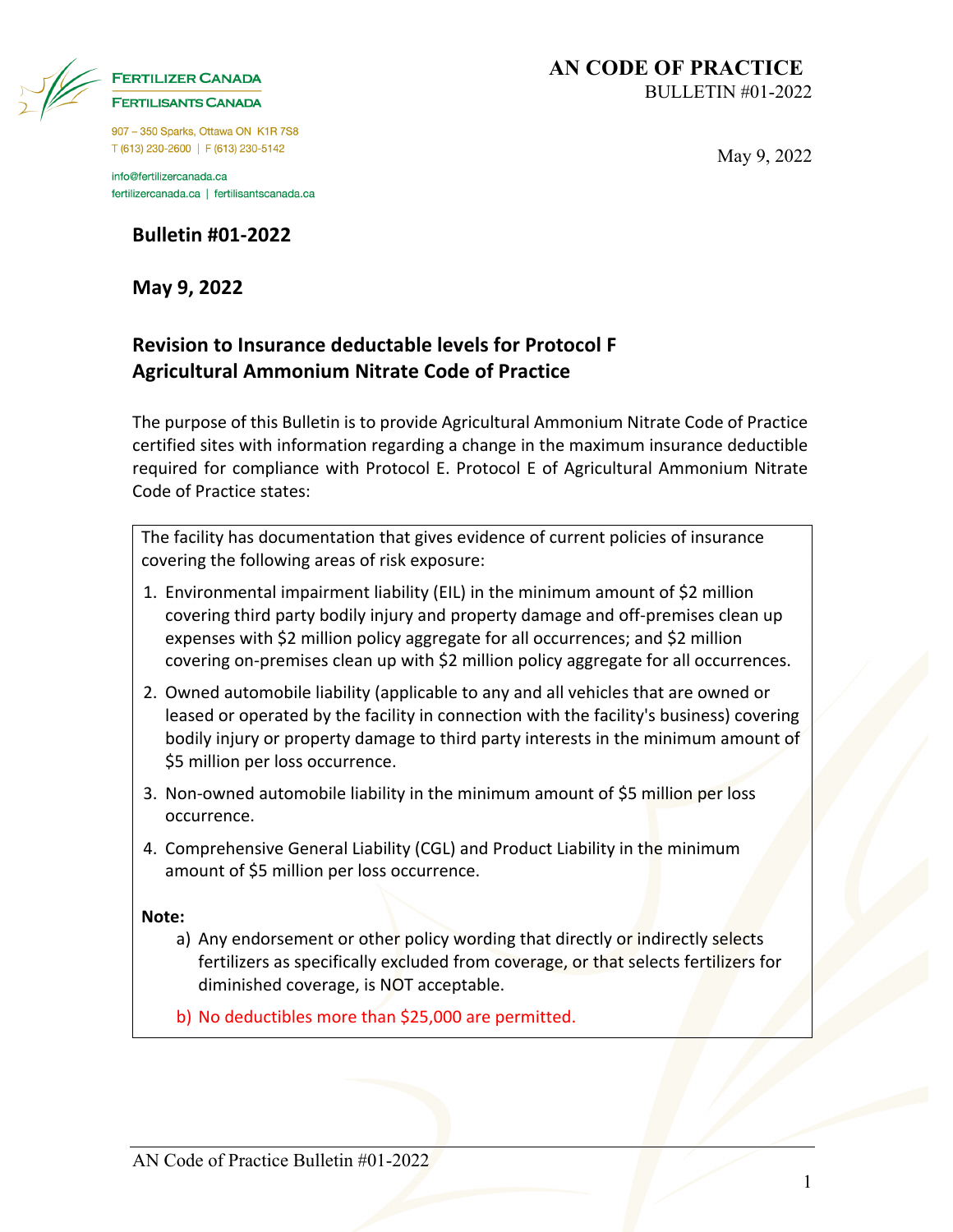

# **FERTILISANTS CANADA**

907 - 350 Sparks, Ottawa ON K1R 7S8 T (613) 230-2600 | F (613) 230-5142

info@fertilizercanada.ca fertilizercanada.ca | fertilisantscanada.ca May 9, 2022

For sites seeking higher deductibles, they must individually apply for a self-insurance retention which includes submission of audited financial statements to Fertilizer Canada. Management assesses financial liquidity and accepts higher deductibles when sufficient liquidity is evident.

#### **Effective May 9, 2022, the maximum insurance deductive has increased to \$50,000**.

#### **Rationale:**

Several of the large commercial insurers now offer \$50,000 deductible on policy renewals starting in May 2022. These higher deductibles lower the insurance premium for retailers. Consequently, Fertilizer Canada was asked to consider increasing the deductible requirements by \$25,000 to \$50,000. The request was considered and approved. The rationale included:

- The industry continues to enjoy a favourable loss ratio.
- Widespread availability of environmental impairment liability insurance and the offering of increased deductibles by insurers.
- Retailers benefit from lower insurance costs.
- The deductible levels were increased from \$25,000 to \$50,000 for the AWSA Warehousing Standards on May 1, 2022 and for the Anhydrous Ammonia Code of Practice on May 9, 2022. Most AN Code of Practice retailers have dual certification so their insurance cover would include both AWSA Warehouse Certification and Agricultural Calcium Ammonium Nitrate Code Security of Practice Certification. This change aligns all certification programs.

Please direct any questions or concerns to the coordinates below.

Sincerely,

Nadine Frost Director, Policy & Industry Standards Fertilizer Canada T: 613-316-7858 nfrost@fertilizercanada.ca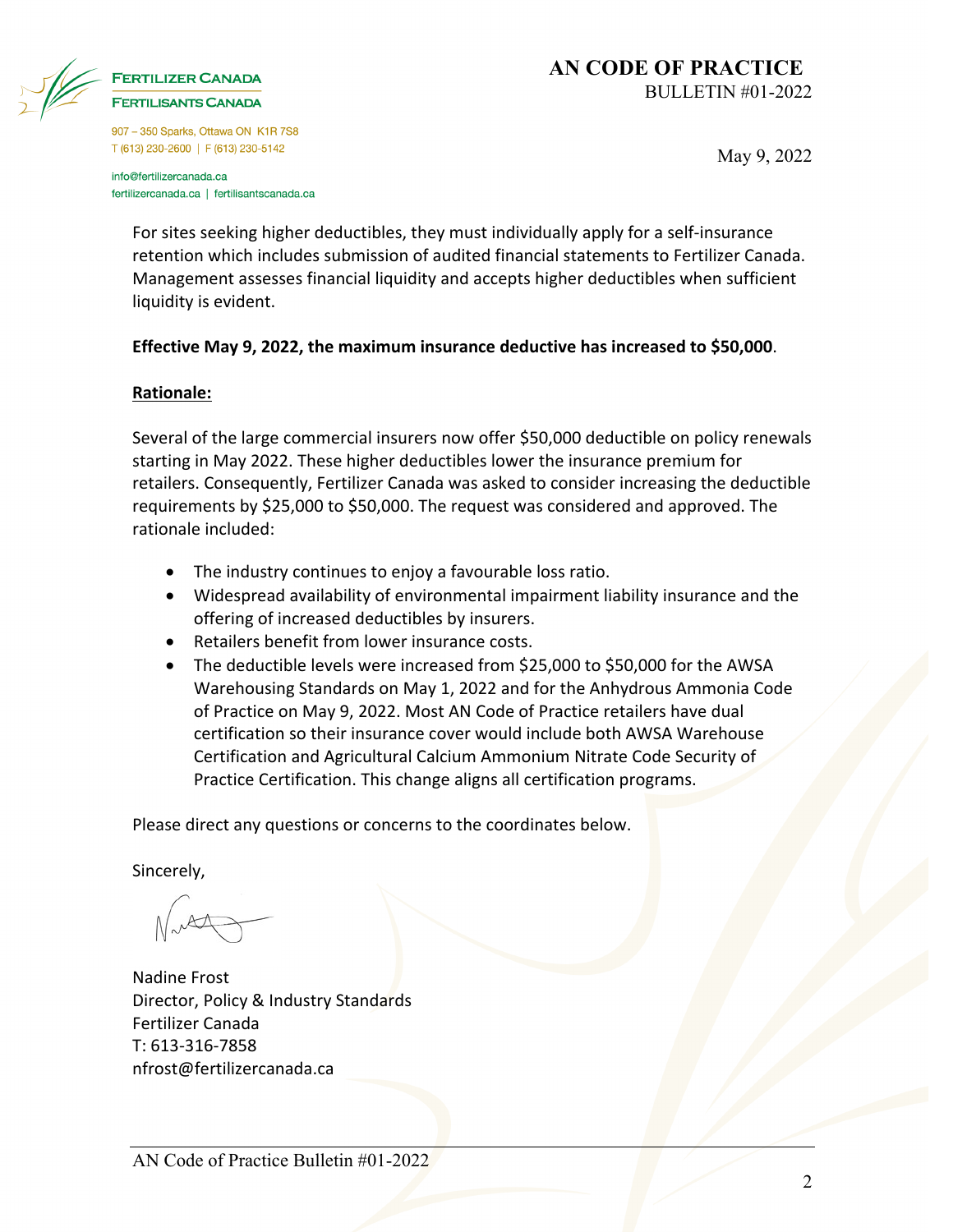## **AMMONIUM NITRATE CODE OF PRACTICE CONFIRMATION OF COVERAGE FORM–PROTOCOL F**

To be provided to Authorized Auditor as part of compliance documentation and a copy forwarded with the audit to the program office.

| <b>Insurer A</b><br>$\overline{1}$ . | <b>Insurer B</b>    |                | <b>Insurer C</b>          |  |
|--------------------------------------|---------------------|----------------|---------------------------|--|
| Name of Insurer:                     | Name of Insurer:    |                | Name of Insurer:          |  |
| Address of Insurer:                  | Address of Insurer: |                | Address of Insurer:       |  |
| Postal Code:                         | Postal Code:        |                | Postal Code:              |  |
| Tel:                                 | Tel:                |                | Tel:                      |  |
| 2.<br><b>Company</b>                 |                     |                | <b>Agent/Broker</b><br>3. |  |
| Name of Insured:                     |                     |                | Name of Agent/Broker:     |  |
| Address of Insured:                  |                     | Postal Code:   | Address of Agent/Broker:  |  |
| <b>Covered Location:</b>             |                     |                | Postal Code:              |  |
| Policy Number:                       | Certificate Number: | Policy Period: | Tel:                      |  |
| <b>AN Compliance #:</b>              |                     |                |                           |  |

| Coverage type                                                                                                                                                         | <b>Insurer</b> | \$ Coverage         |              | \$ Deductible \$ Policy Aggregate |
|-----------------------------------------------------------------------------------------------------------------------------------------------------------------------|----------------|---------------------|--------------|-----------------------------------|
| Environmental Impairment Liability (on site)                                                                                                                          |                |                     |              |                                   |
| (Note: a combined on-site/off-site EIL policy with a<br>minimum \$2 million combined coverage, \$50,000 max<br>deductible and minimum \$2 million policy aggregate is | (A, B or C)    | Minimum \$2,000,000 | Max \$50,000 | Minimum \$2,000,000/occurrence    |
| <b>EX-MP5 HTMP5 HTMP5 HTMP5 HTMP5 HTMP5 HTMP5 HTMP5 HTMP5 HTMP5 HTMP5 HTMP5 HTMP5 HTMP5 HTMP5 HTMP5 HTMP5 HTMP5 H</b>                                                 |                |                     |              |                                   |
| (to include third party injury and property damage and off<br>premises clean up)                                                                                      | (A, B or C)    | Minimum \$2,000,000 | Max \$50,000 | Minimum \$2,000,000/occurrence    |
| Owned Automobile Liability                                                                                                                                            |                |                     |              |                                   |
| (applicable to any and all vehicles that are owned, or leased<br>or operated by the facility in connection with the facility's<br>business'                           | (A, B or C)    | Minimum \$5,000,000 | Max \$50,000 | Minimum \$5,000,000/ occurrence   |
| Non-Owned Automobile Liability                                                                                                                                        |                |                     |              |                                   |
|                                                                                                                                                                       | (A, B or C)    | Minimum \$5,000,000 | Max \$50,000 | Minimum \$5,000,000/ occurrence   |
| Comprehensive General Liability                                                                                                                                       |                |                     |              |                                   |
|                                                                                                                                                                       | (A, B or C)    | Minimum \$5,000,000 | Max \$50,000 | Minimum \$5,000,000/ occurrence   |

The undersigned warrants that he or she has reviewed the Ammonium Nitrate Code of Practice insurance protocol; that the coverage represented above is in conformity **with the required coverage limits and permitted deductibles.**

**It is further understood and agreed that the undersigned undertakes to give fifteen (15**) **"days" notice to the Ammonium Nitrate Code Program Manager if the policy should**  be cancelled or otherwise terminated prior to the specified policy expiration date; or if the policy should fail to be renewed on a basis that ensures continued compliance with the insurance protocol; or if any other circumstance should occur which prejudices or invalidates a representation of compliance previously given.

Name of Authorized Representative of Insurer:

Signature of Authorized Representative of Insurer:

Date:

\*NOTE: NO CHANGES ARE PERMITTED TO THIS FORM. IF LIMITS OR DEDUCTIBLE DO NOT MEET THESE CRITERIA PLEASE CONSULT INSTRUCTIONS ON REVERSE. 5/9/2022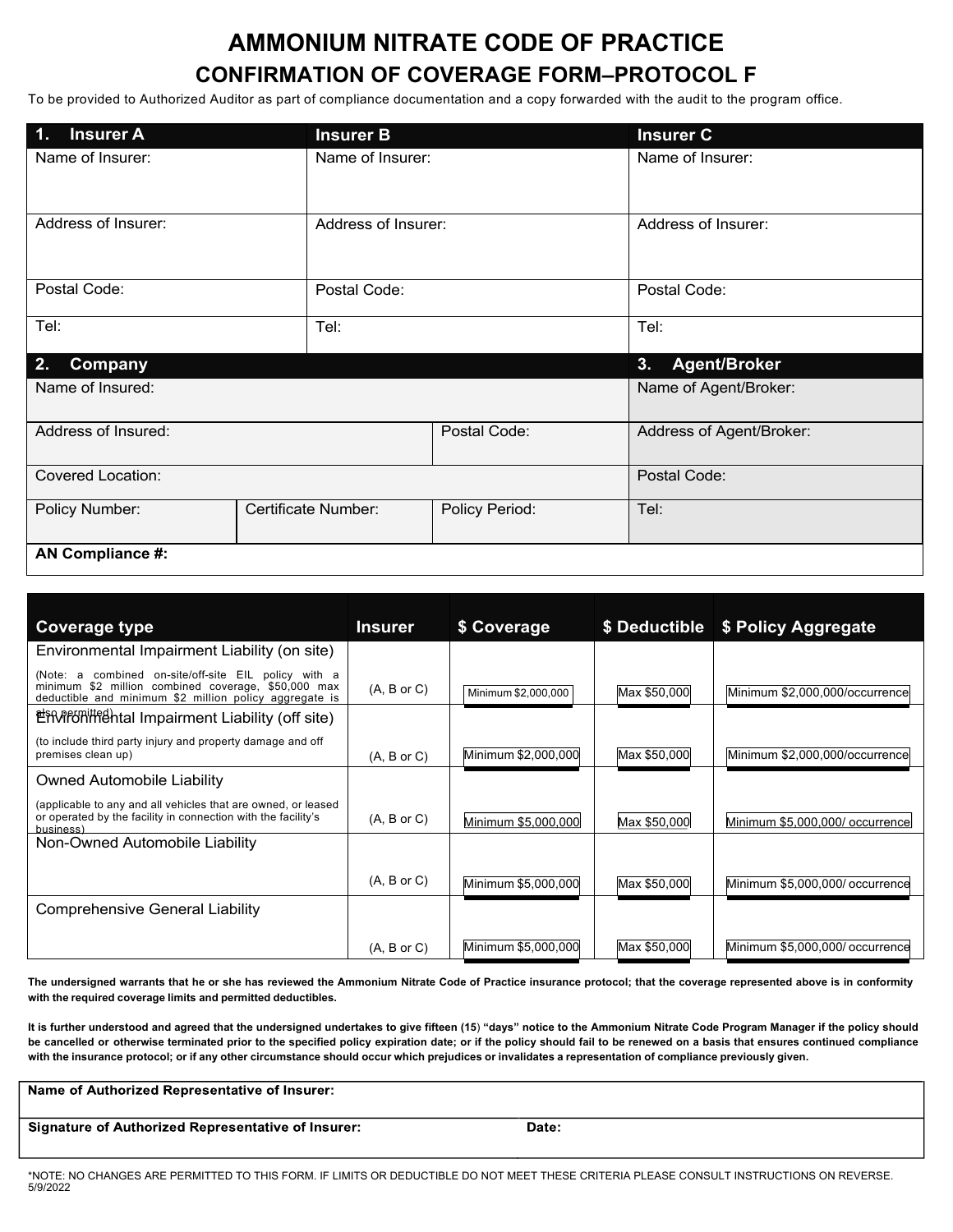## **AMMONIUM NITRATE CODE OF PRACTICE CONFIRMATION OF COVERAGE FORM–PROTOCOL F**

Ammonium nitrate facilities require insurance coverage as outlined in Protocol F of the Agricultural Ammonium Nitrate Code of Practice and Section F of the Agricultural Ammonium Nitrate Code of Practice Implementation Guide. The Standard Confirmation of Coverage Form is designed for use by operators who that have insurance meeting the required levels of coverage, limits and deductibles.

This form must be completed fully and executed by an authorized insurance representative. A separate form is required for each insured location. Any endorsement or other policy wording that directly or indirectly selects fertilizers as specifically excluded from coverage, or that selects fertilizers for reduced coverage, is NOT acceptable.

#### **Reimbursable Deductible Acknowledgement**

Deductible amounts in excess of \$50,000 must be of a reimbursable nature. With a reimbursable deductible, the insurer shall be responsible for paying all losses and loss expenses. The insured shall promptly reimburse the insurer for advancing any element of loss falling within the deductible.

For reimbursable deductibles:

- (a) Insurance representative must complete the Confirmation of Coverage Form, recording the insurance arrangement amounts.
- (b) Insurance representative must complete the reimbursable deductible section immediately below.
- (c) Dealer must sign acknowledging reporting of all incidents.

The undersigned warrants that the deductibles recorded on page one of the Confirmation of Coverage Form are of a reimbursable nature (as described above).

Name of Authorized Representative of Insurer:

Signature of Authorized Representative of Insurer: Date: Date:

The insured agrees to report all pollution events promptly to the insurer(s) without regard for the size of the deductible.

Name of Authorized Representative of Insured Premises:

Signature of Authorized Representative Insured Premises: Date: Date: